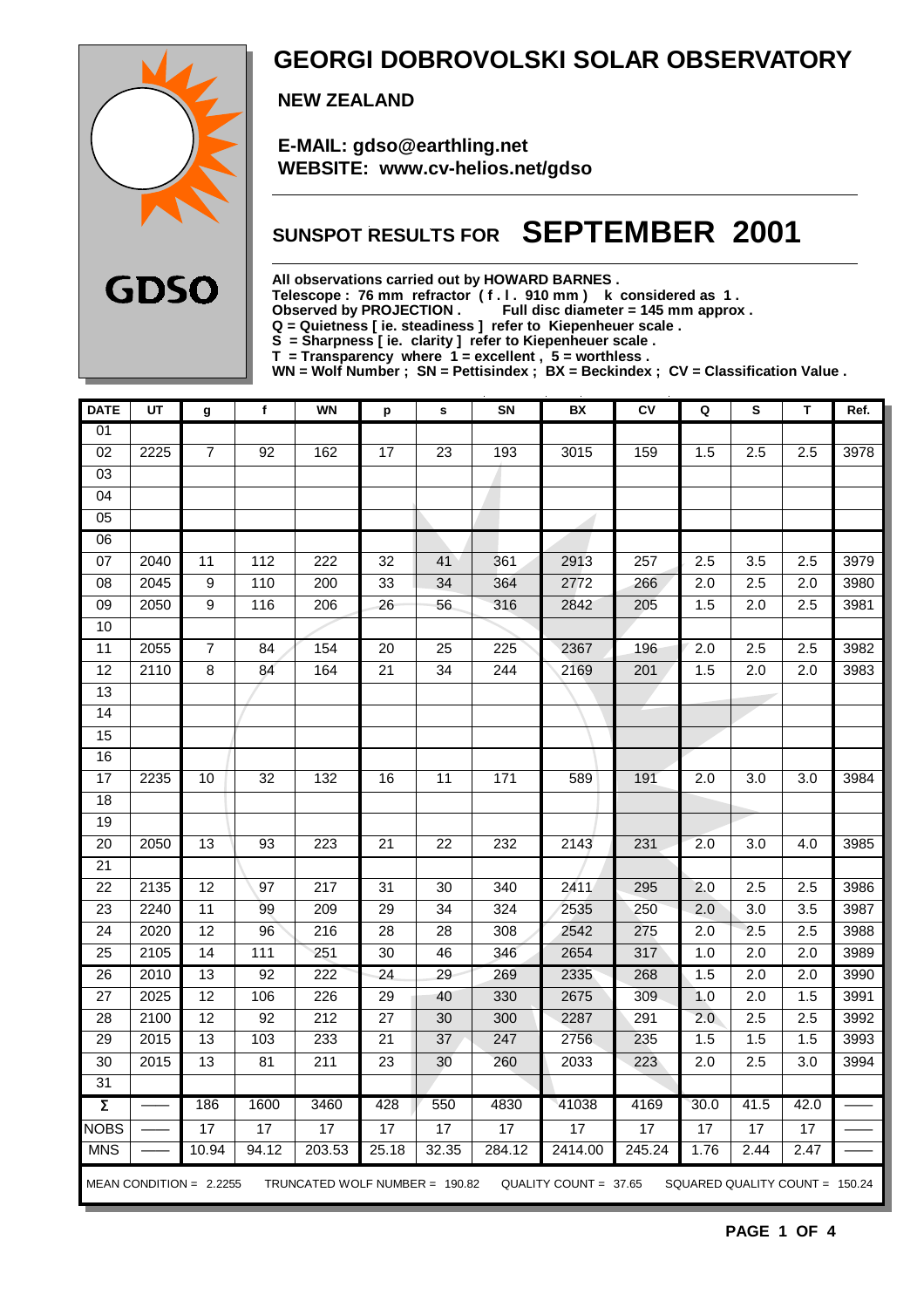#### **GEORGI DOBROVOLSKI SOLAR OBSERVATORY**



## **SUNSPOT DISTRIBUTION & INTER-SOL INDICES FOR SEPTEMBER 2001**

**All observations carried out by HOWARD BARNES .**

Telescope : 76 mm refractor (f. l. 910 mm).<br>Observed by PROJECTION . Full disc diam

Full disc diameter = 145 mm approx .

- **Q = Quietness [ ie. steadiness ] refer to Kiepenheuer scale .**
- **S = Sharpness [ ie. clarity ] refer to Kiepenheuer scale .**
- **T = Transparency where 1 = excellent , 5 = worthless .**
- **IS = Inter-Sol Index .**

**gr = number of multi-spot groups .**

**grfp = number of umbræ within penumbræ within the groups (gr) .**

**grf = number of non-penumbral spots within the groups (gr) .**

**efp = number of single penumbral spots .**

**ef = number of single non-penumbral spots .**

| <b>DATE</b>         | $\overline{UT}$ | $\overline{\mathsf{s}}$ | gr               | grfp            | grf             | efp                       | ef               | Q    | $\overline{\mathbf{s}}$ | T                | Ref. |
|---------------------|-----------------|-------------------------|------------------|-----------------|-----------------|---------------------------|------------------|------|-------------------------|------------------|------|
| 01                  |                 |                         |                  |                 |                 |                           |                  |      |                         |                  |      |
| $\overline{02}$     | 2225            | 98                      | $\,6$            | 68              | 23              | $\mathbf 1$               | 0                | 1.5  | 2.5                     | 2.5              | 3978 |
| $\overline{03}$     |                 |                         |                  |                 |                 |                           |                  |      |                         |                  |      |
| 04                  |                 |                         |                  |                 |                 |                           |                  |      |                         |                  |      |
| 05                  |                 |                         |                  |                 |                 |                           |                  |      |                         |                  |      |
| $06\,$              |                 |                         |                  |                 |                 |                           |                  |      |                         |                  |      |
| 07                  | 2040            | 120                     | 8                | 69              | 40              | $\overline{2}$            | $\mathbf{1}$     | 2.5  | $\overline{3.5}$        | 2.5              | 3979 |
| 08                  | 2045            | 119                     | $\overline{9}$   | 76              | $\overline{34}$ | $\overline{0}$            | $\pmb{0}$        | 2.0  | 2.5                     | 2.0              | 3980 |
| $\overline{09}$     | 2050            | 123                     | $\overline{7}$   | 59              | 55              | $\overline{1}$            | $\mathbf{1}$     | 1.5  | 2.0                     | 2.5              | 3981 |
| 10                  |                 |                         |                  |                 |                 |                           |                  |      |                         |                  |      |
| $\overline{11}$     | 2055            | 89                      | $\overline{5}$   | $\overline{57}$ | $\overline{25}$ | $\overline{2}$            | $\overline{0}$   | 2.0  | 2.5                     | 2.5              | 3982 |
| 12                  | 2110            | 91                      | $\overline{7}$   | 49              | 34              | $\overline{1}$            | $\overline{0}$   | 1.5  | $\overline{2.0}$        | $\overline{2.0}$ | 3983 |
| $\overline{13}$     |                 |                         |                  |                 |                 |                           |                  |      |                         |                  |      |
| 14                  |                 |                         |                  |                 |                 |                           |                  |      |                         |                  |      |
| $\overline{15}$     |                 |                         |                  |                 |                 |                           |                  |      |                         |                  |      |
| 16                  |                 |                         |                  |                 |                 |                           |                  |      |                         |                  |      |
| 17                  | 2235            | 39                      | $\overline{7}$   | 19              | 10              | $\overline{c}$            | 1                | 2.0  | 3.0                     | 3.0              | 3984 |
| 18                  |                 |                         |                  |                 |                 |                           |                  |      |                         |                  |      |
| $\overline{19}$     |                 |                         |                  |                 |                 |                           |                  |      |                         |                  |      |
| 20                  | 2050            | 103                     | 10               | 70              | 20              | $\mathbf{1}$              | $\overline{2}$   | 2.0  | 3.0                     | 4.0              | 3985 |
| $\overline{21}$     |                 |                         |                  |                 |                 |                           |                  |      |                         |                  |      |
| 22                  | 2135            | 106                     | 9                | 64              | 30              | $\ensuremath{\mathsf{3}}$ | $\bf{0}$         | 2.0  | 2.5                     | 2.5              | 3986 |
| 23                  | 2240            | 107                     | 8                | 62              | 34              | $\overline{\mathbf{3}}$   | $\mathbf 0$      | 2.0  | 3.0                     | 3.5              | 3987 |
| $\overline{24}$     | 2020            | 106                     | 10               | 66              | $\overline{28}$ | $\overline{c}$            | $\pmb{0}$        | 2.0  | 2.5                     | 2.5              | 3988 |
| 25                  | 2105            | 121                     | 10               | 63              | 44              | $\overline{2}$            | $\overline{2}$   | 1.0  | 2.0                     | 2.0              | 3989 |
| 26                  | 2010            | 101                     | 9                | 61              | 27              | $\sqrt{2}$                | $\sqrt{2}$       | 1.5  | $\overline{2.0}$        | 2.0              | 3990 |
| 27                  | 2025            | 115                     | $\overline{9}$   | 64              | 39              | $\overline{2}$            | $\overline{1}$   | 1.0  | 2.0                     | 1.5              | 3991 |
| 28                  | 2100            | 99                      | $\boldsymbol{7}$ | 57              | 30              | $\sqrt{5}$                | 0                | 2.0  | 2.5                     | 2.5              | 3992 |
| 29                  | 2015            | 112                     | $\overline{9}$   | 64              | 35              | $\overline{2}$            | $\boldsymbol{2}$ | 1.5  | 1.5                     | 1.5              | 3993 |
| $\overline{30}$     | 2015            | 91                      | 10               | 50              | $\overline{28}$ | $\overline{1}$            | $\overline{2}$   | 2.0  | 2.5                     | 3.0              | 3994 |
| 31                  |                 |                         |                  |                 |                 |                           |                  |      |                         |                  |      |
| $\overline{\Sigma}$ |                 | 1740                    | 140              | 1018            | 536             | 32                        | $\overline{14}$  | 30.0 | 41.5                    | 42.0             |      |
| <b>NOBS</b>         |                 | 17                      | 17               | 17              | 17              | 17                        | 17               | 17   | 17                      | $\overline{17}$  |      |
| <b>MNS</b>          |                 | 102.35                  | 8.24             | 59.88           | 31.53           | 1.88                      | 0.82             | 1.76 | 2.44                    | 2.47             |      |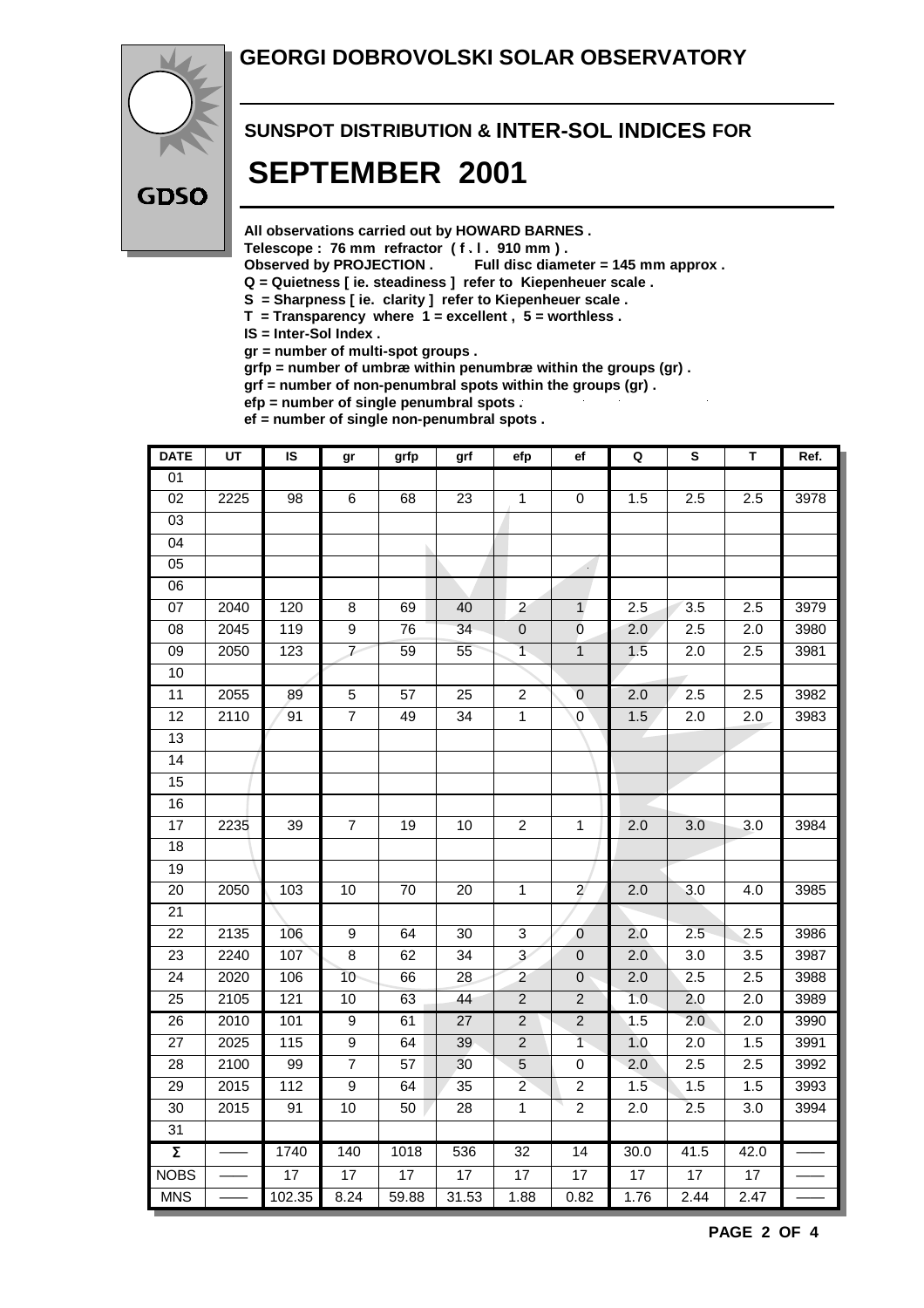



#### **SUNSPOT CENSUS BY CLASSIFICATION FOR**

## **SEPTEMBER 2001**

**All observations carried out by HOWARD BARNES .** Telescope : 76 mm refractor (f. l. 910 mm).<br>Observed by PROJECTION . Full disc diam Full disc diameter = 145 mm approx . **IF 2 OR MORE REGIONS ARE OF THE SAME CLASSIFICATION , THEN SUNSPOT COUNTS ARE SEPARATED BY SOLIDI ( / ) .**

| <b>DATE</b>                | UT                                     |                | Α            |                | в              |                | C              |                | D                                         |                | Е              |                | F<br>G<br>н                        |              |             |             |             | J              |              |
|----------------------------|----------------------------------------|----------------|--------------|----------------|----------------|----------------|----------------|----------------|-------------------------------------------|----------------|----------------|----------------|------------------------------------|--------------|-------------|-------------|-------------|----------------|--------------|
|                            |                                        | g              | f            | g              | f              | g              | f              | g              | f                                         | g              | f              | g              | f                                  | g            | f           | g           | f           | g              | f            |
| 01                         |                                        |                |              |                |                |                |                |                |                                           |                |                |                |                                    |              |             |             |             |                |              |
| 02                         | 2225                                   | $\mathbf 0$    | 0            | $\mathbf 0$    | 0              | $\overline{2}$ | 2/3            | $\overline{1}$ | 4                                         | $\mathbf{1}$   | 8              | 1              | 72                                 | 0            | 0           | 0           | 0           | $\overline{2}$ | 1/2          |
| 03                         |                                        |                |              |                |                |                |                |                |                                           |                |                |                |                                    |              |             |             |             |                |              |
| 04                         |                                        |                |              |                |                |                |                |                |                                           |                |                |                |                                    |              |             |             |             |                |              |
| 05                         |                                        |                |              |                |                |                |                |                |                                           |                |                |                |                                    |              |             |             |             |                |              |
| 06                         |                                        |                |              |                |                |                |                |                |                                           |                |                |                |                                    |              |             |             |             |                |              |
| 07                         | 2040                                   | $\mathbf{1}$   | 1            | $\mathbf 0$    | 0              | $\mathbf{1}$   | 5              | $\sqrt{3}$     | 4/10/15                                   | $\overline{2}$ | 16/23          | 1              | 34                                 | $\mathbf 0$  | 0           | 0           | $\mathbf 0$ | 3              | 1/1/2        |
| 08                         | 2045                                   | $\mathbf 0$    | 0            | 0              | 0              | $\overline{2}$ | 3/4            | 4              | 4/9/10/15                                 | 2              | 5/23           | 1              | 37                                 | 0            | 0           | 0           | 0           | 0              | 0            |
| 09                         | 2050                                   | $\mathbf{1}$   | 1            | 0              | 0              | $\overline{2}$ | 4/6            | 3              | 13/14/17                                  | $\mathbf{1}$   | 21             | $\mathbf{1}$   | 39                                 | 0            | 0           | 0           | 0           | $\mathbf{1}$   | $\mathbf{1}$ |
| 10                         |                                        |                |              |                |                |                |                |                |                                           |                |                |                |                                    |              |             |             |             |                |              |
| 11                         | 2055                                   | $\mathbf 0$    | 0            | $\mathbf 0$    | $\mathbf{0}$   | $\mathbf{1}$   | 4              | $\overline{1}$ | 9                                         | $\overline{2}$ | 6/29           | $\mathbf{1}$   | 34                                 | 0            | 0           | 0           | 0           | 2              | 1/1          |
| 12                         | 2110                                   | 0              | 0            | 0              | 0              | 2              | 3/5            | 3              | 4/4/10                                    | 1              | 28             | $\mathbf{1}$   | 29                                 | 0            | 0           | 0           | 0           | 1              | 1            |
| 13                         |                                        |                |              |                |                |                |                |                |                                           |                |                |                |                                    |              |             |             |             |                |              |
| 14                         |                                        |                |              |                |                |                |                |                |                                           |                |                |                |                                    |              |             |             |             |                |              |
| 15                         |                                        |                |              |                |                |                |                |                |                                           |                |                |                |                                    |              |             |             |             |                |              |
| 16                         |                                        |                |              |                |                |                |                |                |                                           |                |                |                |                                    |              |             |             |             |                |              |
| 17                         | 2235                                   | $\mathbf{1}$   | 1            | 0              | 0              | 2              | 3/4            | 3              | 2/6/9                                     | $\mathbf{1}$   | 3              | 0              | $\mathbf 0$                        | 0            | 0           | 0           | 0           | 3              | 1/1/2        |
| 18<br>19                   |                                        |                |              |                |                |                |                |                |                                           |                |                |                |                                    |              |             |             |             |                |              |
| 20                         | 2050                                   | $\overline{2}$ | 1/1          | $\mathbf{1}$   | 3              | $\mathbf{1}$   | 4              | 6              | 3/6/7/10/                                 | 0              | 0              | 1              | 29                                 | 0            | 0           | 0           | 0           | $\overline{2}$ | 1/2          |
|                            |                                        |                |              |                |                |                |                |                | 11/15                                     |                |                |                |                                    |              |             |             |             |                |              |
| 21                         |                                        |                |              |                |                |                |                |                |                                           |                |                |                |                                    |              |             |             |             |                |              |
| 22                         | 2135                                   | $\mathbf 0$    | 0            | 0              | $\mathbf{0}$   | $\mathbf{1}$   | 4              | $\overline{7}$ | 2/4/6/7/<br>8/10/17                       | $\mathbf 0$    | $\mathbf{0}$   | $\mathbf{1}$   | 36                                 | $\mathbf{0}$ | $\mathbf 0$ | 0           | 0           | 3              | 1/1/1        |
| 23                         | 2240                                   | $\mathbf 0$    | 0            | $\mathbf 0$    | 0              | $\overline{2}$ | 3/3            | 5              | 2/8/10/14/14                              | 0              | $\overline{0}$ | $\mathbf{1}$   | 42                                 | $\mathbf 0$  | 0           | 0           | 0           | 3              | 1/1/1        |
| 24                         | 2020                                   | $\mathbf 0$    | 0            | $\mathbf 0$    | 0              | $\mathbf 0$    | $\overline{0}$ | 8              | 2/3/4/5/5/<br>6/11/15                     | $\mathbf{0}$   | $\mathbf{0}$   | $\mathbf{1}$   | 41                                 | $\mathbf 0$  | 0           | 0           | 0           | 3              | 1/1/2        |
| 25                         | 2105                                   | $\overline{2}$ | 1/1          | 0              | 0              | $\mathbf{1}$   | 2              | 8              | 3/4/5/5/9/<br>11/14/17                    | $\mathbf 0$    | $\mathbf 0$    | $\mathbf{1}$   | 37                                 | $\mathbf{0}$ | 0           | 0           | 0           | $\overline{2}$ | 1/1          |
| 26                         | 2010                                   | $\overline{2}$ | 1/1          | $\mathbf{1}$   | $\overline{2}$ | $\mathbf{1}$   | 3              | 5              | 3/4/4/5/15                                | $\mathbf{1}$   | 19             | 1              | 33                                 | $\mathbf 0$  | 0           | 0           | 0           | $\overline{2}$ | 1/1          |
| 27                         | 2025                                   | $\mathbf{1}$   | $\mathbf{1}$ | 0              | 0              | $\mathbf 0$    | 0              | 6              | 2/7/7/8/9/16                              | $\overline{1}$ | 21             | 1              | 31                                 | 0            | 0           | 0           | 0           | 3              | 1/1/2        |
| 28                         | 2100                                   | $\mathbf 0$    | 0            | 0              | 0              | $\mathbf 0$    | 0              | 5              | 5/8/8/9/15                                | 1              | 20             | 1              | 22                                 | 0            | 0           | 0           | 0           | 5              | 1 x 5        |
| 29                         | 2015                                   | $\overline{2}$ | 1/1          | 1              | 2              | $\overline{2}$ | 3/6            | 3              | 7/10/15                                   | 0              | $\overline{0}$ | 2              | 21/33                              | 0            | 0           | 0           | 0           | 3              | 1/1/2        |
| 30                         | 2015                                   | $\overline{2}$ | 1/1          | $\overline{2}$ | 2/3            | 3              | 2/5/5          | 3              | 2/4/12                                    | 0              | 0              | $\overline{2}$ | 14/29                              | 0            | 0           | $\Omega$    | 0           | $\mathbf{1}$   | $\mathbf{1}$ |
| 31                         |                                        |                |              |                |                |                |                |                |                                           |                |                |                |                                    |              |             |             |             |                |              |
| <b>TOTALS</b>              |                                        | 14             | 14           | $\sqrt{5}$     | 12             | $23\,$         | 86             | $74\,$         | 607                                       | $13\,$         | 222            | $18\,$         | 613                                | $\mathsf{O}$ | $\pmb{0}$   | 0           | 0           | 39             | 46           |
|                            |                                        |                |              |                |                |                |                |                | REGIONAL PERCENTAGES                      |                |                |                |                                    |              |             |             |             |                |              |
| $\mathsf{A}$               |                                        |                | $\sf B$      |                | $\mathsf C$    |                | D              |                | $\mathsf E$                               |                | $\mathsf F$    | G              | $\boldsymbol{\mathsf{H}}$          |              |             | $\mathsf J$ |             |                | $\Sigma g$   |
| 7.5<br>12.4<br>39.8<br>2.7 |                                        |                |              | $7.0\,$<br>9.7 |                |                |                | 0.0<br>$0.0\,$ |                                           |                |                | 21.0           |                                    |              | 186         |             |             |                |              |
|                            |                                        |                |              |                | $NOBS = 17$    |                |                |                | $\overline{p}/\overline{g}$ mean = 2.3638 |                |                |                | $\frac{1}{\sqrt{9}}$ mean = 8.9431 |              |             |             |             |                |              |
|                            |                                        |                |              |                |                |                |                |                | $\frac{1}{p}$ / g mean = 2.3011           |                |                |                | $\frac{1}{\pi}$ / g mean = 8.6022  |              |             |             |             |                |              |
|                            | GROUP COMPLEXITY INDEX (GCI) = 10.9032 |                |              |                |                |                |                |                |                                           |                |                |                |                                    |              |             |             |             |                |              |
|                            |                                        |                |              |                |                |                |                |                |                                           |                |                |                |                                    |              |             |             |             |                |              |